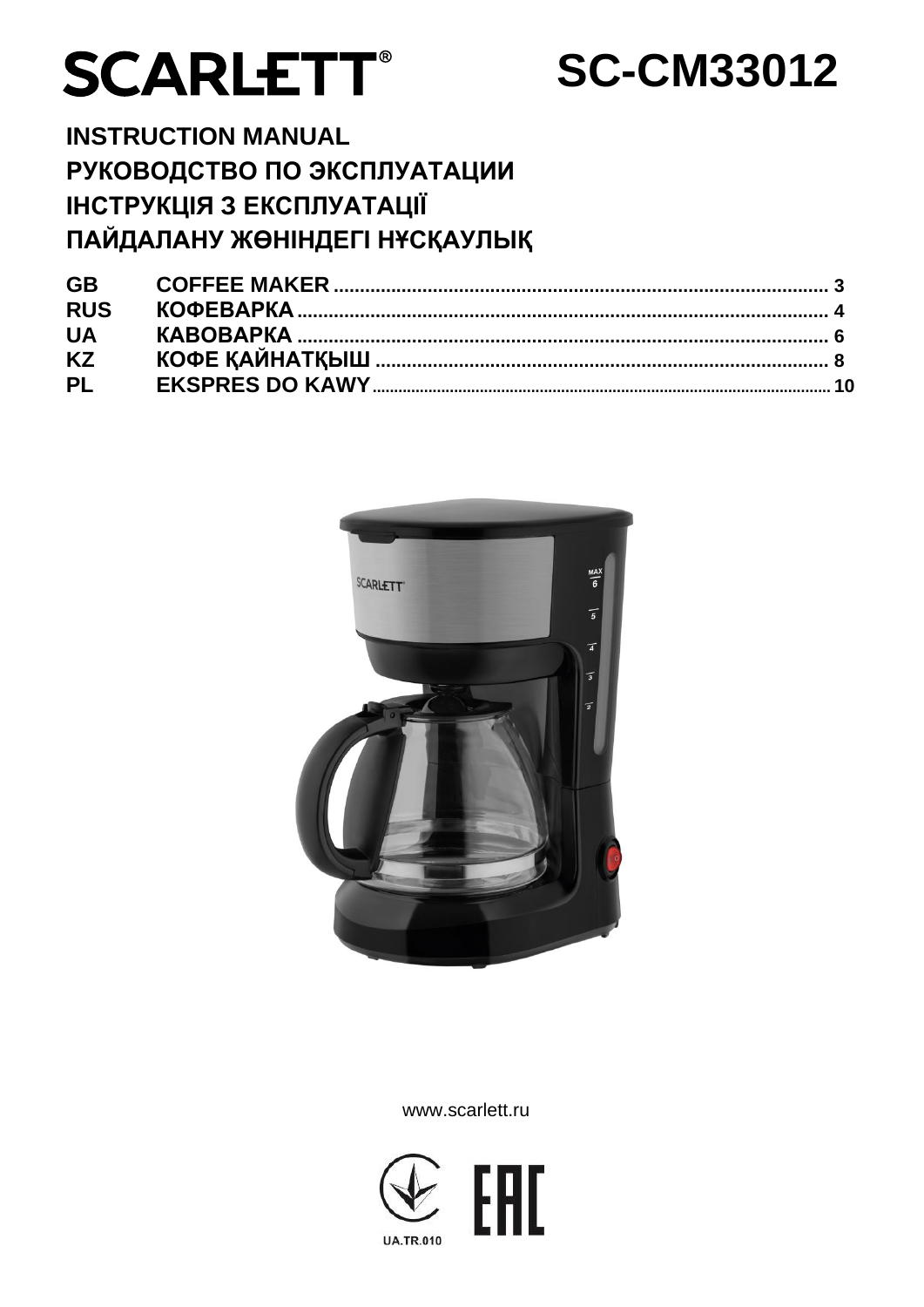- 1. On/Off switch with indicator light
- 2. Water tank
- 3. Water level scale
- 4. Water tank lid
- 5. Removable permanent filter basket
- 6. Coffee feed opening
- 7. Heat resistant glass jug
- 8. Warming plate
- 9. Spoon
- 10. Removable re-usable filter

- 1. Перемикач зі світловим індикатором
- 2. Резервуар для води
- 3. Шкала рівню води
- 4. Кришка резервуару для води
- 5. Кошик для зйомного багаторазового фільтра
- 6. Отвір для подачі кави
- 7. Колба з термостійкого скла
- 8. Електроплитка для підігріву
- 9. Ложка
- 10. Знімний багаторазовий фільтр

#### **PL BUDOWA WYROBU**

- 1. Przełącznik z lampką kontrolną
- 2. Pojemnik na wodę
- 3. Skala poziomu wody
- 4. Pokrywa pojemnika na wodę
- 5. Kosz na zdejmowany filtr wielokrotnego użytku
- 6. Otwór do gotowej kawy
- 7. Kolba ze szkła żaroodpornego
- 8. Kuchenka elektryczna do podgrzewania
- 9. Łyżka
- 10. Zdejmowany filtr wielokrotnego użytku

#### **GB DESCRIPTION RUS УСТРОЙСТВО ИЗДЕЛИЯ**

- 1. Выключатель со световым индикатором
- 2. Резервуар для воды
- 3. Шкала уровня воды
- 4. Крышка резервуара для воды
- 5. Фиксатор для съемного многоразового фильтра
- 6. Отверстие для подачи кофе (система антикапля)
- 7. Кофейник из термостойкого стекла
	- 8. Автоматическая плита для подогрева
	- 9. Мерная ложка
	- 10. Съемный многоразовый фильтр

#### **UA ОПИС KZ СИПАТТАМА**

- 1. Жарықты индикаторлы ажыратқыш
- 2. Суға арналған резервуар
- 3. Су деңгейінң шкаласы
- 4. Суға арналған резервуардың қақпағы
- 5. Көп реттік алмалы-салмалы сүзгіге арналған кәрзеңке
- 6. Кофе берілетін саңылау
- 7. Термошыдамды шыны колба
- 8. Жылытуға арналған электр плиткасы
- 9. Қасық
- 10. Көп дүркін пайдаланылатын алмалы сүзгі



| 225 |  | $220 - 240V \sim 50$ Hz | 600W | 0.9 / 1.2 kg | mm<br>280<br>175 |
|-----|--|-------------------------|------|--------------|------------------|
|-----|--|-------------------------|------|--------------|------------------|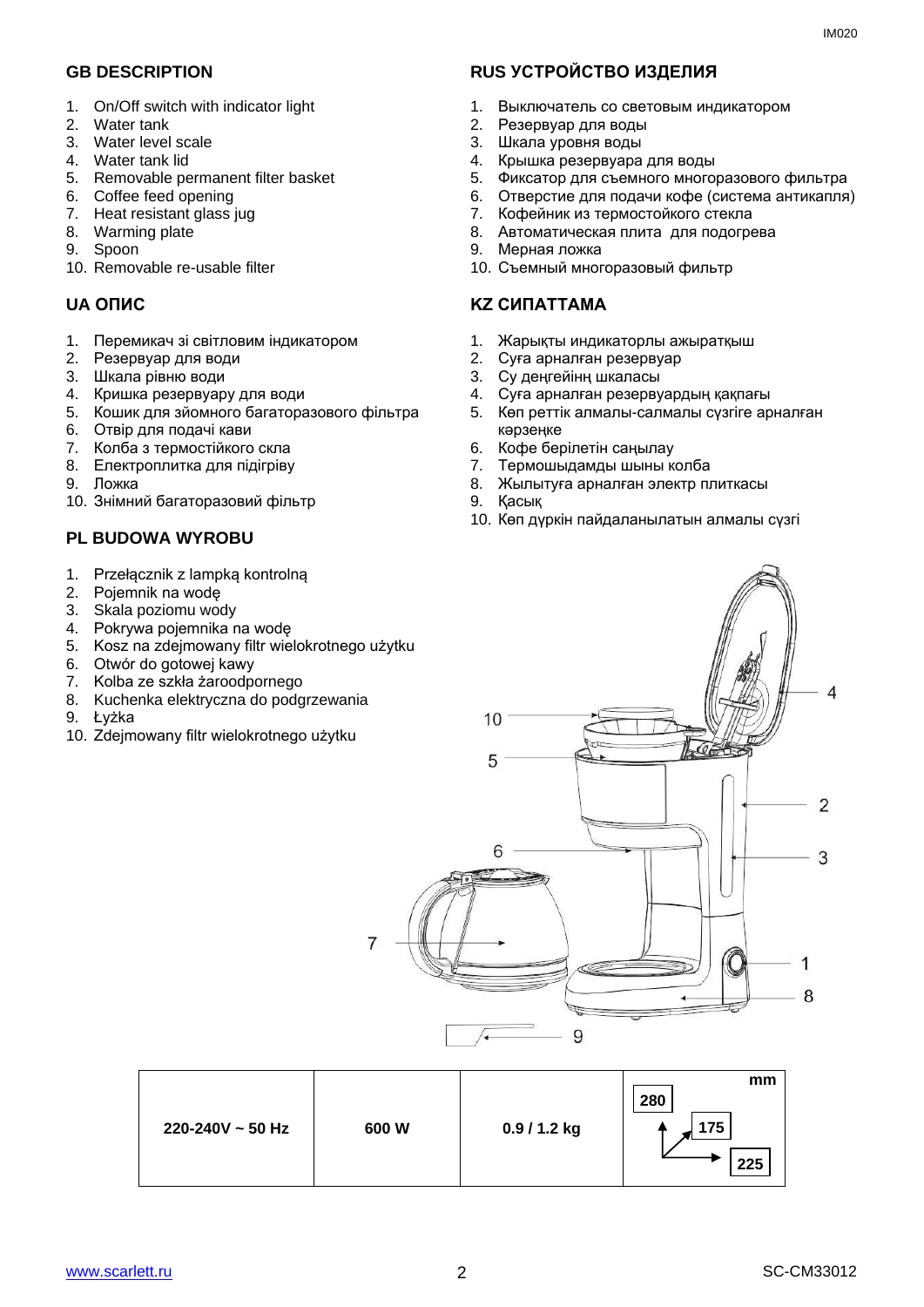#### **GB INSTRUCTION MANUAL IMPORTANT SAFEGUARDS**

- Please read these operating instructions carefully before connecting your device to the power supply, in order to avoid damage due to incorrect use.
- Before switching on the appliance for the first time please check if the technical specifications indicated on the unit correspond to the mains parameters.
- Incorrect operation and improper handling can lead to malfunction of the appliance and injuries to the user.
- The appliance is intended for use only in domestic aims. The unit is not intended for industrial and commercial use, and also for use in:
- kitchen area for the stuff of shops, offices and the other industrial places
- farm houses
- hotels, motels, rest homes and other similar places by residents.
- Always unplug the appliance from the power supply when not in use.
- Do not immerse the unit, cord or plug in water or other liquids. If it has happened, remove the plug from the wall socket immediately and an expert should check the unit before using it again.
- In case of power cord is damaged, its replacement should be done by the manufacture or service department or the other high-skill person to avoid any danger.
- Ensure that the cord does not hang over sharp edges and keep it away from hot surfaces.
- To disconnect appliance from the power supply pull it out by the plug only, not by the cord.
- Place the appliance on a dry stable non-hot surface, away from hot objects (e.g. hotplates); do not place under curtains and shelves.
- You should never leave the appliance not supervised during use.
- The appliance is not intended for use for [physically, sensory or mental disabled](https://www.multitran.ru/c/m.exe?t=5841801_1_2&s1=%F7%E5%EB%EE%E2%E5%EA%20%F1%20%EE%E3%F0%E0%ED%E8%F7%E5%ED%ED%FB%EC%E8%20%E2%EE%E7%EC%EE%E6%ED%EE%F1%F2%FF%EC%E8) person (including children) or for person with lack of life experience or knowledge, if only they are under supervision or have been instructed about the use of the unit by responsible person.
- Children must be under control in order not to be allowed to play with the appliance.
- Do not touch hot surface.
- The use of accessory attachments not recommended by the appliance manufacturer may result in fire, electric shock or injury to persons.
- Start the appliance only when the detachable plate and coffee tank are in position.
- Before making one more portion of coffee, switch off the appliance for not less than 5 minutes to cool it.
- For making coffee pour cold water only.
- Do not use glass jug in non-recommended purposes, in stoves and microwave ovens.
- Do not attempt to repair, adjust or replace parts in the appliance. Repair the malfunctioning appliance in the nearest service center.
- If the product has been exposed to temperatures below 0ºC for some time it should be kept at room temperature for at least 2 hours before turning it on.
- The manufacturer reserves the right to introduce minor changes into the product design without prior notice, unless such changes influence significantly the product safety, performance, and functions.
- Manufacturing date is indicated on the unit and/or on packing as well as in accompanying documents in the following format XX.XXXX where first two figures XX is the month of production, and following four figures XXXX is the year of production.

#### **BEFORE USING FOR THE FIRST TIME**

- Before making the first pot of coffee run 2-3 working cycles with water only and no coffee in the filter. Fill the reservoir with water and move the switch to "I" position.
- Once all the water has passed through, switch the appliance off.

#### **OPERATION**

#### MAKING COFFEE:

- Fill the detachable permanent filter with grounded coffee to the required level not tamping it and pack down firmly.
- Place filter cone on the filter holder.
- Open the water tank lid and fill in clean water to required level.
- Close the lid of water tank.
- Place the glass jug on the warming plate.
- Set the On/Off switch to the "I" position, thus the indicator light should light up. At this moment the coffee maker will start the operation.
- After boiling, if you keep switch on and the glass jug on heating plate, this will remain the coffee warm. The water in jug can be warm at:
	- $-75^{\circ}$ C in half an hour: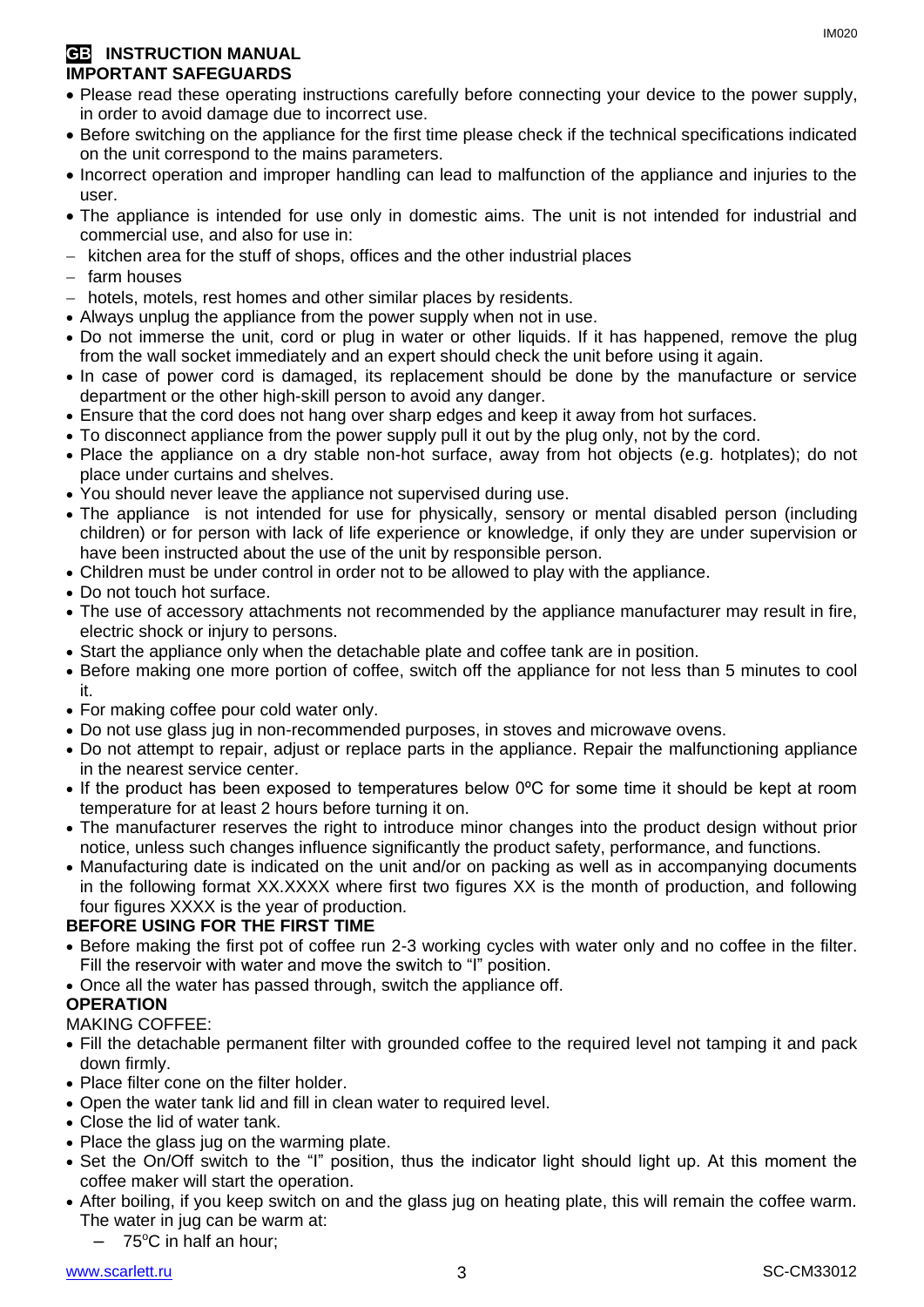$-70^{\circ}$ C in an hour.

#### **CLEANING AND MAINTENANCE**

- Do not forget to unplug the appliance from the power supply before cleaning.
- Allow the appliance to cool down, and then wipe outside with a soft dry cloth. Do not use detergent or abrasives.
- Wash all detachable parts with hot soapy water, then rinse and dry before filling to place.

DESCALING

- Descale your coffee maker regularly.
- Operate the appliance as described. Add proper descaling remedy, available at the market to the water tank and do not fill the filter with ground coffee. Follow recommendations given.
- After descaling let the appliance work twice more with only water to rinse away the vinegar and scale remainders.
- Clean the coffee maker about every 5 months to keep high efficiency.

#### **STORAGE**

- Switch off and unplug the appliance.
- Complete all requirements of chapter CLEANING AND MAINTENANCE.
- Store the appliance in a cool, dry place.



The symbol on the unit, packing materials and/or documentations means used electrical and electronic units and battery's should not be toss in the garbage with ordinary household garbage. These units should be pass to special receiving point.

For additional information about actual system of the garbage collection address to the local authority.

Valid utilization will help to save valuable resources and avoid negative work on the public health and environment which happens with incorrect using garbage.

#### **RUS РУКОВОДСТВО ПО ЭКСПЛУАТАЦИИ МЕРЫ БЕЗОПАСНОСТИ**

- Внимательно прочитайте данную инструкцию перед эксплуатацией прибора во избежание поломок при использовании.
- Перед первоначальным включением проверьте, соответствуют ли технические характеристики, указанные на изделии, параметрам электросети.
- Неправильное обращение может привести к поломке изделия, нанести материальный ущерб и причинить вред здоровью пользователя.
- Прибор предназначен для использования только в бытовых целях согласно данному Руководству по эксплуатации. Прибор не предназначен для промышленного и коммерческого применения, а также для использования:
- в кухонных зонах для персонала в магазинах, офисах и прочих производственных помещениях;
- в фермерских домах;
- клиентами в гостиницах, мотелях, пансионатах и других похожих мест проживания.
- Если устройство не используется, всегда отключайте его от электросети.
- Не погружайте прибор и шнур питания в воду или другие жидкости. Если это случилось, немедленно отключите устройство от электросети и, прежде чем пользоваться им дальше, проверьте работоспособность и безопасность прибора у квалифицированных специалистов.
- При повреждении шнура питания его замену, во избежание опасности, должны производить изготовитель, сервисная служба или подобный квалифицированный персонал.
- Следите за тем, чтобы шнур питания не касался острых кромок и горячих поверхностей.
- При отключении прибора от электросети, беритесь за вилку, а не тяните за шнур.
- Устройство должно устойчиво стоять на сухой ровной поверхности. Не ставьте его на горячие поверхности, а также вблизи источников тепла (например, электрических плит), занавесок и под навесными полками.
- Никогда не оставляйте включенный прибор без присмотра.
- Прибор не предназначен для использования лицами (включая детей) с пониженными физическими, сенсорными или умственными способностями или при отсутствии у них жизненного опыта или знаний, если они не находятся под присмотром или не проинструктированы об использовании прибора лицом, ответственным за их безопасность.
- Дети должны находиться под присмотром для недопущения игр с прибором.
- Не касайтесь горячих поверхностей.
- Во избежание поражения электрическим током и поломок прибора, используйте только принадлежности, входящие в комплект поставки.
- Включайте кофеварку, только когда кофейник установлен на место.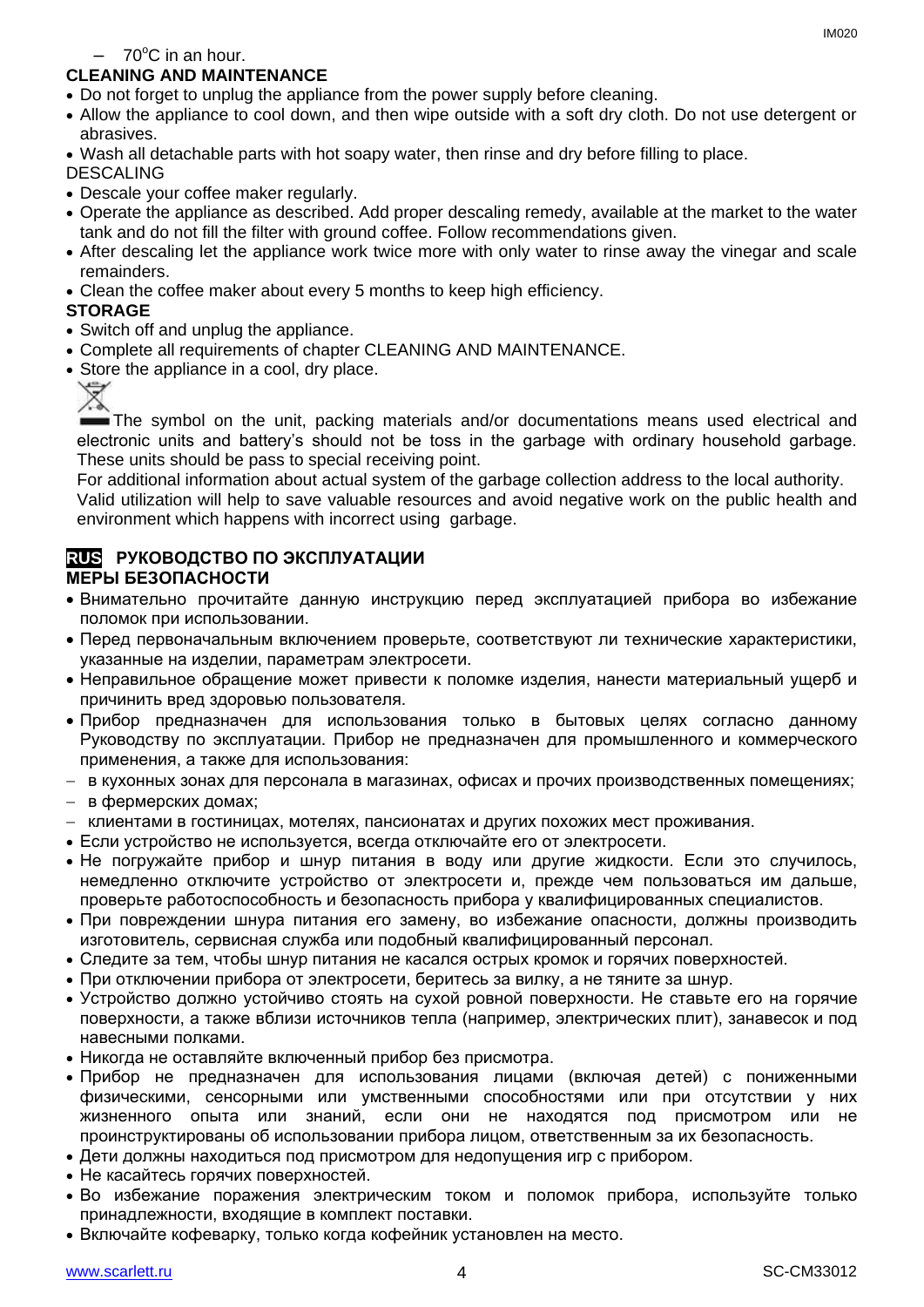IM020

- Перед приготовлением каждой новой порции кофе делайте паузу не менее 5 минут, чтобы кофеварка охладилась.
- Для варки кофе используйте только холодную воду.
- Не используйте кофейник из термостойкого стекла в иных целях и не ставьте его на газовые и электрические плиты и в микроволновые печи.
- Не пытайтесь самостоятельно ремонтировать прибор или заменять какие-либо детали. При обнаружении неполадок обращайтесь в ближайший Сервисный центр.
- $\bullet$  Если изделие некоторое время находилось при температуре ниже 0°С, перед включением его следует выдержать в комнатных условиях не менее 2 часов.
- Производитель оставляет за собой право без дополнительного уведомления вносить незначительные изменения в конструкцию изделия, кардинально не влияющие на его безопасность, работоспособность и функциональность.
- Дата производства указана на изделии и/или на упаковке, а также в сопроводительной документации, в формате XX.XXXX, где первые две цифры «XX» – это месяц производства, следующие четыре цифры «XXXX» – это год производства.

#### **ПОДГОТОВКА К РАБОТЕ**

- Прибор применяется для приготовления кофе.
- Перед первым приготовлением кофе проведите 2-3 рабочих цикла с водой, не засыпая кофе в фильтр. Для этого налейте холодную воду в резервуар и установите выключатель в положение «I».
- После того, как в резервуаре не останется воды, выключите кофеварку, установив выключатель в положение «0».
- Кофеварка готова к использованию.

#### **РАБОТА**

ПРИГОТОВЛЕНИЕ КОФЕ

- Откройте крышку резервуара для воды и наполните его холодной водой до требуемого уровня. Внимательно следите за уровнем воды - при превышении максимального уровня вода может перелиться через край.
- Насыпьте необходимое количество молотого кофе в фильтр и, не утрамбовывая, разровняйте его.
- Вставьте фильтр в держатель.
- Плотно закройте крышку резервуара.
- Поставьте кофейник на плитку для подогрева кофе.
- Переведите выключатель в положение «I», при этом загорится световой индикатор, и кофеварка начнет работать.
- Чтобы кофе долго оставался горячим, держите кофейник на плитке для подогрева, не выключая кофеварку:
	- в течение 30 минут кофе остынет до 75 °С;
	- через час до 70 °С.

#### **ОЧИСТКА И УХОД**

- Всегда отключайте прибор от электросети перед очисткой.
- Дайте кофеварке полностью остыть и протрите внешние поверхности сухой мягкой тканью. Не используйте агрессивные химические или абразивные вещества.
- Вымойте все съемные части горячей водой с моющим средством, тщательно промойте и протрите их насухо перед установкой на место.
- Кофейник можно мыть в посудомоечной машине.

УДАЛЕНИЕ НАКИПИ

- Регулярно очищайте кофеварку от накипи.
- Для удаления накипи используйте рекомендованные средства, которые можно приобрести в магазинах, и строго следуйте указаниям на их упаковке.
- Тщательно промойте кофеварку. Для этого налейте в резервуар чистой воды и, не засыпая кофе, включите прибор. Повторите цикл еще раз.
- Производите очистку не реже, чем раз в 5 месяцев.

#### **ХРАНЕНИЕ**

- Перед хранением убедитесь, что прибор отключен от электросети и полностью остыл.
- Выполните требования раздела ОЧИСТКА.
- Храните прибор в сухом прохладном месте.

Данный символ на изделии, упаковке и/или сопроводительной документации означает, что использованные электрические и электронные изделия и батарейки не должны выбрасываться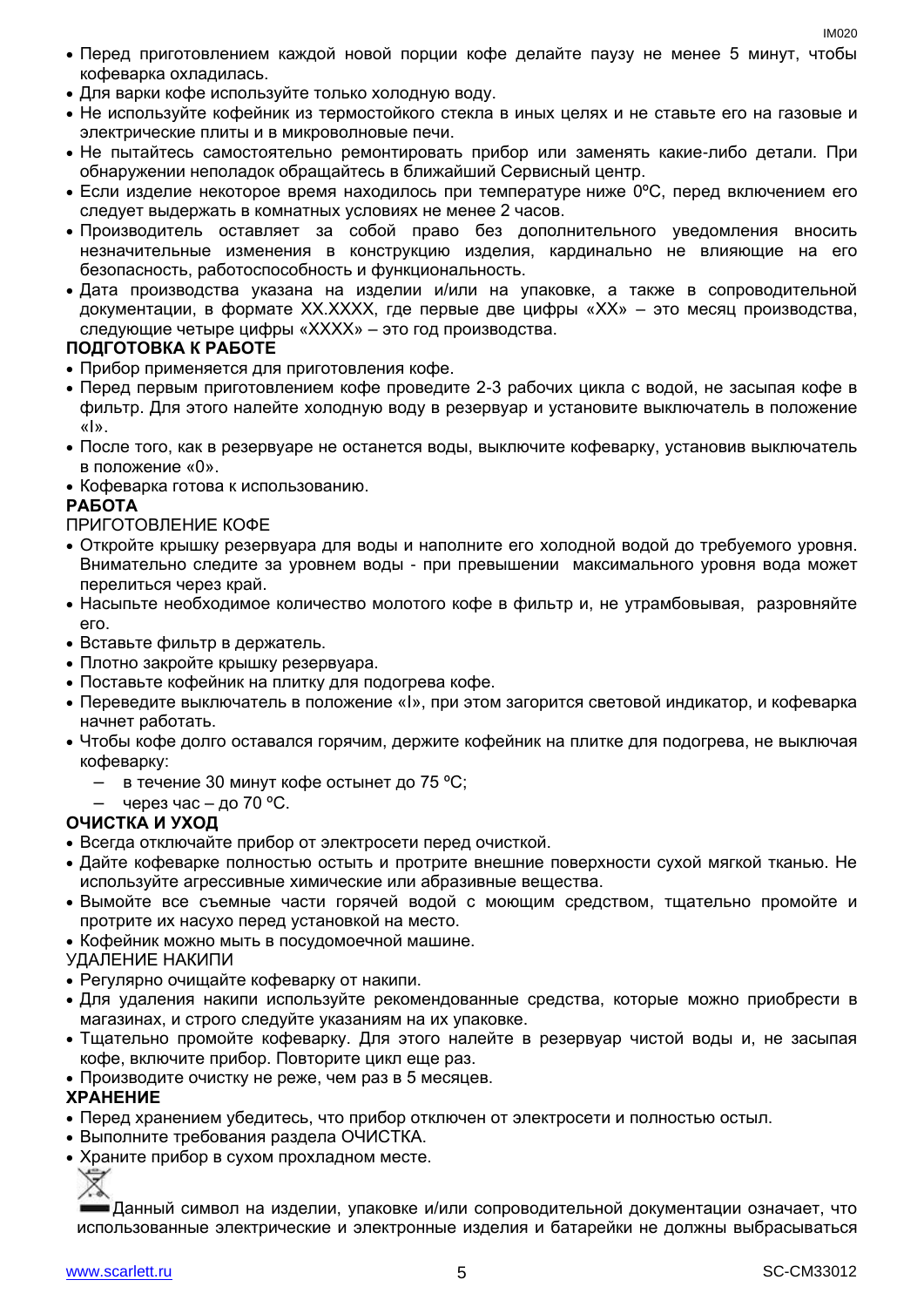вместе с обычными бытовыми отходами. Их следует сдавать в специализированные пункты приема.

Для получения дополнительной информации о существующих системах сбора отходов обратитесь к местным органам власти.

Правильная утилизация поможет сберечь ценные ресурсы и предотвратить возможное негативное влияние на здоровье людей и состояние окружающей среды, которое может возникнуть в результате неправильного обращения с отходами.

#### **UA ІНСТРУКЦІЯ З ЕКСПЛУАТАЦІЇ**

- Шановний покупець! Ми вдячні Вам за придбання продукції торговельної марки SCARLETT та довіру до нашої компанії. SCARLETT гарантує високу якість та надійну роботу своєї продукції за умови дотримання технічних вимог, вказаних в посібнику з експлуатації.
- Термін служби виробу торгової марки SCARLETT у разі експлуатації продукції в межах побутових потреб та дотримання правил користування, наведених в посібнику з експлуатації, складає 2 (два) роки з дня передачі виробу користувачеві. Виробник звертає увагу користувачів, що у разі дотримання цих умов, термін служби виробу може значно перевищити вказаний виробником строк.

#### **ЗАХОДИ БЕЗПЕКИ**

- Уважно прочитайте дану інструкцію перед експлуатацією приладу, щоб запобігти поломок при використанні.
- Перш ніж увімкнути прилад, перевірте, чи відповідають технічні характеристики, вказані на виробі, параметрам електромережі.
- Невiрне використання може призвести до поломки виробу, завдати матеріального урону та шкоди здоров'ю користувача.
- Прилад призначений для використання тільки в побутових цілях. Прилад не призначений для промислового та комерційного застосування, а також для використання:
- у кухонних зонах для персоналу в магазинах, офісах та інших виробничих приміщеннях;
- у фермерських будинках;
- клієнтами у готелях, мотелях, пансіонатах та інших схожих місцях проживання.
- Якщо прилад не використувується, завжди вимикайте його з мережі.
- Не занурюйте прилад та електродріт в воду чи іншу рідину. Якщо це відбулося, негайно вимкніть прилад з мережі та, перед тим, як користуватись ним далі, перевірте працездатність та безпеку приладу у кваліфікованих фахівців.
- У разі пошкодження кабелю живлення, його заміну, з метою запобігання небезпеці, повинен виконувати виробник або уповноважений їм сервісний центр, або аналогічний кваліфікований персонал.
- Не користуйтесь виробом з ушкодженим електродротом чи вилкою, після падіння та інших ушкоджень. Для ремонту та перевірки звертайтесь до найближчого сервісного центру.
- Стежте за тим, щоб електродріт не торкався гострих кутів та гарячої поверхні.
- Під час вимикання приладу з мережі тримайтесь рукою за вилку, не тягніть за дріт.
- Пристрій має постійно стояти на сухій рівній поверхні. Не ставте чайник на гарячі поверхні, а також поблизу джерел тепла (навприклад, електричних плит), фіранок та під навісними полицями.
- Ніколи не залишайте ввімкнений прилад без догляду.
- Не дозволяйте дітям користуватись приладом без нагляду дорослих.
- Не торкайтесь гарячої поверхні.
- Прилад не призначений для використання особами (у тому числі дітей) зі зниженими фізичними, сенсорними чи розумовими здібностями або за відсутності в них життєвого досвіду чи знань, якщо вони не знаходяться під наглядом чи не проінструктовані про використання приладу особою, що відповідає за їхню безпеку.
- Діти повинні знаходитись під наглядом задля недопущення ігор з приладом.
- Щоб запобігти враженню електричним струмом і поломкам прилада, використовуйте тільки устаткування, що входить в комплект поставки.
- Вмикайте кавоварку, тільки коли лоток та колба для приготуваної кави встановлені на місце.
- Перед приготуванням кожної нової порції кави вимикайте кавоварку не менше, ніж на 5 хвилин, щоб вона охолонула.
- Для приготування кави використовуйте тільки холодну воду.
- Не використовуйте колбу з термостійкого скла в інших цілях і не ставте її на газові і електричні плити та в микрохвильові печі.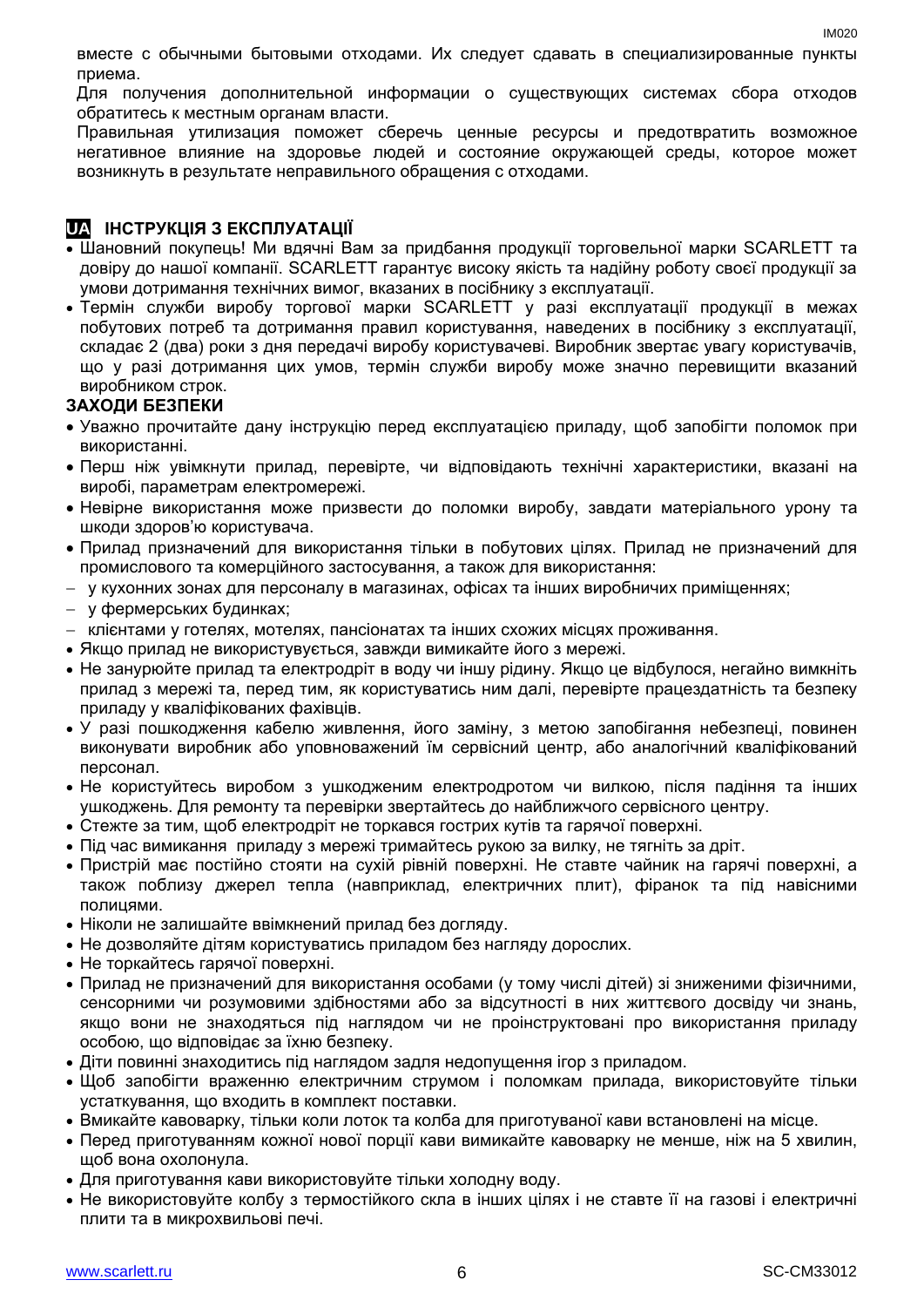- Не намагайтеся самостійно ремонтувати прилад або замінювати які-небудь деталі. При виявленні неполадок звертайтеся в найближчий Сервісний центр.
- Якщо виріб деякий час знаходився при температурі нижче 0ºC, перед увімкненням його слід витримати у кімнаті не менше 2 годин.
- Виробник залишає за собою право без додаткового повідомлення вносити незначні зміни до конструкції виробу, що кардинально не впливають на його безпеку, працездатність та функціональність.
- Дата виробництва вказана на виробі та/або на пакування, а також у супроводжуючій документації у форматі XX.XXXX, де перші дві цифри «XX» – це місяць виробництва, наступні чотири цифри «XXXX» – це рік виробництва.
- Обладнання відповідає вимогам Технічного регламенту обмеження використання деяких небезпечних речовин в електричному та електронному обладнанні.

#### **ПІДГОТОВКА ДО ЕКСПЛУАТАЦІЇ**

- Перед першим приготуванням кави проведіть 2-3 робочих цикли з водою, не засипаючи кави в фільтр. Для цього налийте воду в резервуар і установіть перемикач в позицію «**I**».
- Післе того, як в резервуарі не залишиться води, вимкніть кавоварку, установивши перемикач в позицію «**0**».

#### **ЕКСПЛУАТАЦІЯ**

ПРИГОТУВАННЯ КАВИ

- Насипте необхідну кількість меленої кави в фільтр і, не утрамбовуючи, розрівняйте її.
- Вставте фільтр в фільтротримач.
- Відчиніть кришку резервуару для води і наповніть його до необхідного рівня.
- Шільно зачиніть кришку резервуара.
- Поставте колбу на плитку для підігріву кави.
- Переключіть вимикач в позицію «I», при цьому загориться світловий індикатор і кавоварка почне працювати.
- Щоб кава довго залишалась гарячою, тримайте колбу на плитці для підігріву, не вимикаючи кавоварку:
	- протягом 30 хвилин кава охолоне до 75 ºC;
	- за годину до 70 °С.

#### **ЧИСТКА І ДОГЛЯД**

- Завжди вимикайте прилад з електромережі перед чисткою.
- Дайте кавоварці повністю остигнути і протріть зовнішні поверхні сухою м'якою тканиною. Не використовуйте агресивні хімічні чи абразивні речовини.
- Вимийте всі зйомні частини гарячою водою з милом, ретельно промийте та протріть їх насухо перед установкою на місце.

#### ВИДАЛЕННЯ НАКИПУ

- Регулярно чистіть кавоварку від накипу.
- Для видалення накипу використовуйте рекомендовані засоби, які можна придбати в торгівельній мережі, і ретельно дотримуйтесь инструкції на їх упаковці.
- Ретельно промийте кавоварку. Для цього налийте в резервуар чистої води і, не засипаючи кави, ввімкніть прилад. Повторіть цикл ще раз.
- Чистіть кавоварку не менш, ніж раз на 5 місяців.

#### **ЗБЕРІГАННЯ**

- Перед зберіганням переконайтесь,що прилад вимкнений з електромережі і цілком остигнув.
- Виконайте вимоги розділу ОЧИСТКА.
- Зберігайте прилад в сухому прохолодному місці.

Цей символ на виробі, упаковці та/або в супровідній документації означає, що електричні та електронні вироби, а також батарейки, що були використані, не повинні викидатися разом із звичайними побутовими відходами. Їх потрібно здавати до спеціалізованих пунктів прийому.

Для отримання додаткової інформації щодо існуючих систем збору відходів зверніться до місцевих органів влади.

Належна утилізація допоможе зберегти цінні ресурси та запобігти можливому негативному впливу на здоров'я людей і стан навколишнього середовища, який може виникнути в результаті неправильного поводження з відходами.

 $\overline{\mathbb{X}}$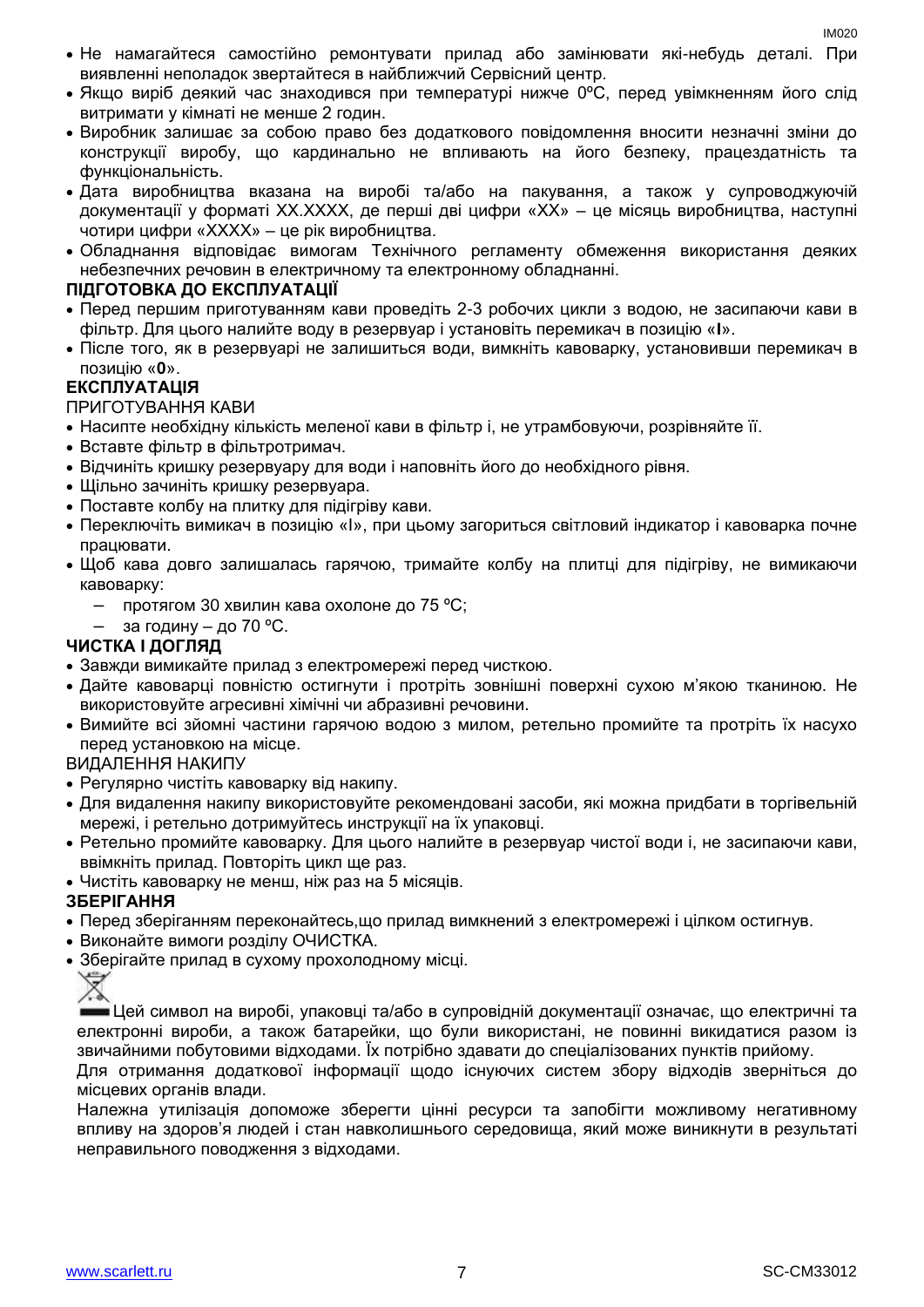#### **KZ ПАЙДАЛАНУ ЖӨНІНДЕГІ НҰСҚАУЛЫҚ**

- Құрметті сатып алушы! SCARLETT сауда таңбасының өнімін сатып алғаныңыз үшін және біздің компанияға сенім артқаныңыз үшін Сізге алғыс айтамыз. Іске пайдалану нұсқаулығында суреттелген техникалық талаптар орындалған жағдайда, SCARLETT компаниясы өзінің өнімдерінің жоғары сапасы мен сенімді жұмысына кепілдік береді.
- SCARLETT сауда таңбасының бұйымын тұрмыстық мұқтаждар шеңберінде пайдаланған және іске пайдалану нұсқаулығында келтірілген пайдалану ережелерін ұстанған кезде, бұйымның қызмет мерзімі бұйым тұтынушыға табыс етілген күннен бастап 2 (екі) жылды құрайды. Аталған шарттар орындалған жағдайда, бұйымның қызмет мерзімі өндіруші көрсеткен мерзімнен айтарлықтай асуы мүмкін екеніне өндіруші тұтынушылардың назарын аударады.

#### **ҚАУІПСІЗДІК ШАРАЛАРЫ**

- Пайдалану кезінде бұзылмауы үшін құралды қолданудың алдында осы нұсқауды ықыласпен оқып шығыңыз.
- Алғаш рет іске қосар алдында бұйымда көрсетілген техникалық сипаттамалардың электр желісінің параметрлеріне сәйкес келетін-келмейтінін тексеріңіз.
- Дұрыссыз қолдау бұйымның бұзылуына әкеліп соғуы, заттай зиян іп келтіріп және пайдаланушының денсаулығына зиян тигізуі мүмкін.
- Аспап тек тұрмыстық мақсаттарда ғана пайдалануға арналған. Аспап өнеркәсіптік және саудасаттық мақсатында қолдануға, сондай-ақ мына жерлерде пайдалануға арналмаған:
- дүкендердегі, кеңселердегі және басқа да өнеркәсіптік үй-жайлардағы қызметкерлерге арналған асүй аймақтарында;
- фермерлердің үйлерінде;
- қонақүйлерде, мотельдерде, пансионаттарда және соларға ұқсас тұрғын жайларда клиенттердің пайдалануына арналмаған.
- Егер құрылғы қолданылмаса, оны электр жүйесінен әрқашан сөндіріп тастаңыз.
- Құралды не бауды суға немесе басқа сұйықтықтарға батырмаңыз. Егер бұл жағдай болса, құрылғыны электр жүйесінен дереу сөндіріп тастаңыз және оны әрі қарай пайдаланбастан бұрын, жұмысқа қабілеттілігі мен құралдың қауіпсіздігін білікті мамандарға тексертіңіз.
- Қуат бауы бүлінген жағдайда, қатерден аулақ болу үшін оны ауыстыруды өндіруші, сервистік қызмет немесе соған ұқсас білікті қызметкерлер іске асыруға тиіс.
- Құралды не бауды суға немесе басқа сұйықтықтарға батырмаңыз. Егер бұл жағдай болса, құрылғыны электр жүйесінен дереу сөндіріп тастаңыз және оны әрі қарай пайдаланбастан бұрын, жұмысқа қабілеттілігі мен құралдың қауіпсіздігін білікті мамандарға тексертіңіз.
- Қоректену бауының өткір жиектер және ыстық үстілерге тимеуін қадағалаңыз.
- Құралды қоректену жүйесінен сөндіргенде шаңышқыны ұстаңыз, ал қоректену бауынан тартпаңыз.
- Құрылғы құрғақ тегіс бетте тұрақты тұруы тиіс. Шәйнекті ыстық үстілерге, сонымен қатар жылу көздеріне жақын маңда (мысалы, электр пештеріне), перделердің және аспалы сөрелердің астында қоймаңыз.
- Қосылған құралды ешуақытта қараусыз қалдырмаңыз.
- Ересек адамдрадың бақылауынсыз балаларға пайдалануға рұқсат етпеңіз.
- Ыстық үстілерге ұстамаңыз.
- Дене, жүйке не болмаса ақыл-ой кемістігі бар, немесе осы құрылғыны қауіпсіз пайдалану үшін тәжірибесі мен білімі жеткіліксіз адамдардың (соның ішінде балалардың) қауіпсіздігі үшін жауап беретін адам қадағаламаса немесе аспапты пайдалану бойынша нұсқау бермесе, олардың бұл аспапты қолдануына болмайды.
- Балалар аспаппен ойнамауы үшін оларды үнемі қадағалап отыру керек.
- Электр тоғының ұруына тап болмау және құралдың бұзбау үшін тек қана бересі жинаққа кіретін керек-жарақтарды ғана қолданыңыз.
- Кофе қайнатқышты тек қана кофе даярлауға арналған тартпа және колба орнына қойылғанда ғана қосыңыз.
- Кофенің әрбір жаңа порциясын даярлау алдында кофе қайнатқыштың суынуы үшін оны 5 минуттан кем емес сөндіріп тастаңыз.
- Қофе қайнатуға тек қана салқын суды қолданыңыз.
- Термошыдамды шыны колбаны басқа мақсаттарда қолданбаңыз және оны газды және электрлік плиталарға және микротолқынды пештерге қоймаңыз.
- Құрылғыны өз бетіңізше жөндеуге талпынбаңыз. Олқылықтар пайда болса жақын арадағы сервис орталығына апарыңыз.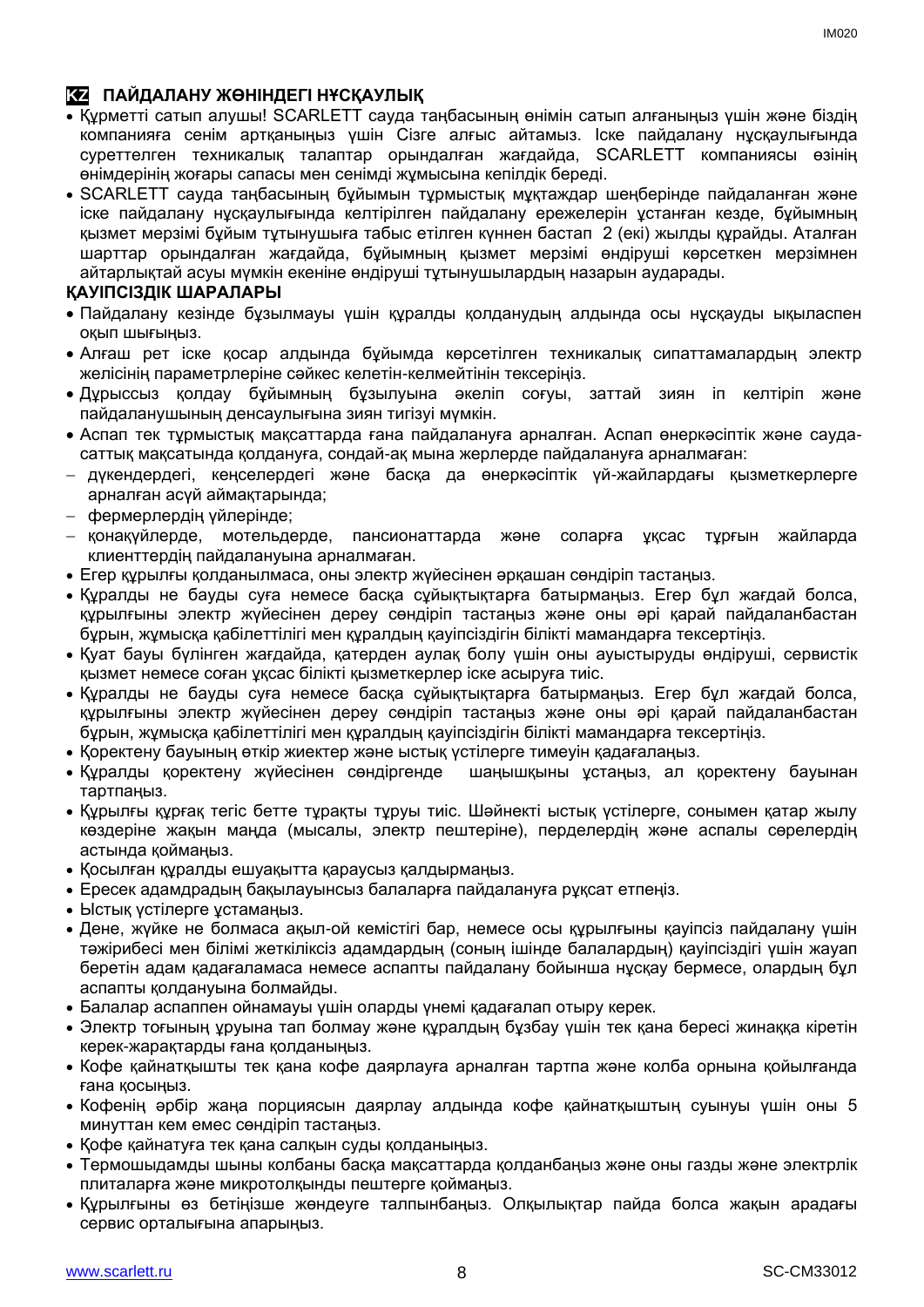- Егер бұйым біршама уақыт 0ºC-тан төмен температурада тұрса, іске қосар алдында оны кем дегенде 2 сағат бөлме температурасында ұстау керек.
- Өндіруші бұйымның қауіпсіздігіне, жұмыс өнімділігі мен жұмыс мүмкіндіктеріне түбегейлі әсер етпейтін болмашы өзгерістерді оның құрылмасына қосымша ескертпестен енгізу құқығын өзінде қалдырады.
- Жасап шығарылған күні бұйымда және (немесе) қаптамада, сондай-ақ ілеспе құжаттамада, XX.XXXX пішімінде көрсетілген, мұндағы алғашқы екі сан «XX» – жасап шығарылған айы, келесі төрт сан «XXXX» – жасап шығарылған жылы.

#### **ЖҰМЫСҚА ДАЙЫНДАУ**

- Кофені алғаш рет дайыныдар алдында сүзгіге кофе салмастан, су құйып, 2-3 рет жұмыс циклын өткізіңіз. Бұл үшін суды шараға құйыңыз да, қосқыш тетікті «**I**» қалпына орнатыңыз.
- Резервуарда су қалмаған соң, ажыратқышты «0» күйге орнатып кофе қайнатқышты өшіріңіз. **ЖҰМЫС**

#### КОФЕ ДАЯРЛАУ

- Сүзгіге қажетті мөлшерде тарттырылған кофе себіңіз де, таптамай, оны тегістеңіз.
- Сүзгіні ұстағышқа салыңыз.
- Суға арналған резервуар қақпағын ашыңыз да оны қажетті деңгейге дейін толтырыңыз.
- Резервуар қақпағын нықтап жабыңыз.
- Колбаны кофені жылыту үшін плиткаға қойыңыз.
- Переведите выключатель в положение «I», при этом загорится световой индикатор, и кофеварка начнет работать.
- Кофе ұзақ ыстық болып қалуы үшін, кофе қайнатқышты өшірмей колбаны жылытуға арналған плиткада ұстаңыз:
	- 30 минут ішінде кофе 75º C суынады;
	- бір сағаттан соң 70º C-қа .

#### **ТАЗАЛАУ ЖӘНЕ КҮТІМ**

- Тазалаудың алдында құралды электр жүйесінен әрқашан сөндіріп тастаңыз.
- Кофе қайнатқышқа толық суынуына мұрша беріңіз де құрғақ жұмсақ матамен сыртын сүртіңіз. Агрессивті химиялық не қайрақты заттарды қолданбаңыз.
- Барлық алмалы-салмалы бөліктерді оларды орнына қояр алдында сабынды ыстық сумен жуыңыз және құрғақ етіп сүртіңіз.

#### ҚАСПАҚТЫ АРЫЛТУ

- Кофе қайнатқышын қаспақтан ұдайы тазалап тұрыңыз.
- Қаспақтан арылту үшін сауда жүйесінде сатып алуға болатын ұсынылған құралдарды қолданыңыз және олардың орамасындағы нұсқауларды қатаң ұстаныңыз.
- Кофе қайнатқышты мұқият жуыңыз. Ол үшін резервуарға таза су құйыңыз да кофені сеппей, құралды қосыңыз. Циклді тағы бір қайталаңыз.
- Тазалауды 5 айда бір реттен сирек емес жасап тұрыңыз.

#### **САҚТАУ**

- Сақтаудың алдында құралдың электр жүйесінен сөндірілгеніне және толық суығанына көз жеткізіңіз.
- ТАЗАЛАУ бөлімінің талабын орындаңыз.
- Құралды құрғақ салқын орында сақтаңыз.



Өнімдегі, қораптағы және/немесе қосымша құжаттағы осындай белгі қолданылған электрлік және электрондық бұйымдар мен батарейкалар кәдімгі тұрмыстық қалдықтармен бірге шығарылмауы керек дегенді білдіреді. Оларды арнайы қабылдау бөлімшелеріне өткізу қажет. Қалдықтарды жинау жүйелері туралы қосымша мәліметтер алу үшін жергілікті басқару органдарына хабарласыңыз.

Қалдықтарды дұрыс кәдеге жарату бағалы ресурстарды сақтауға және қалдықтарды дұрыс шығармау салдарынан адамның денсаулығына және қоршаған ортаға келетін теріс әсерлердің алдын алуға көмектеседі.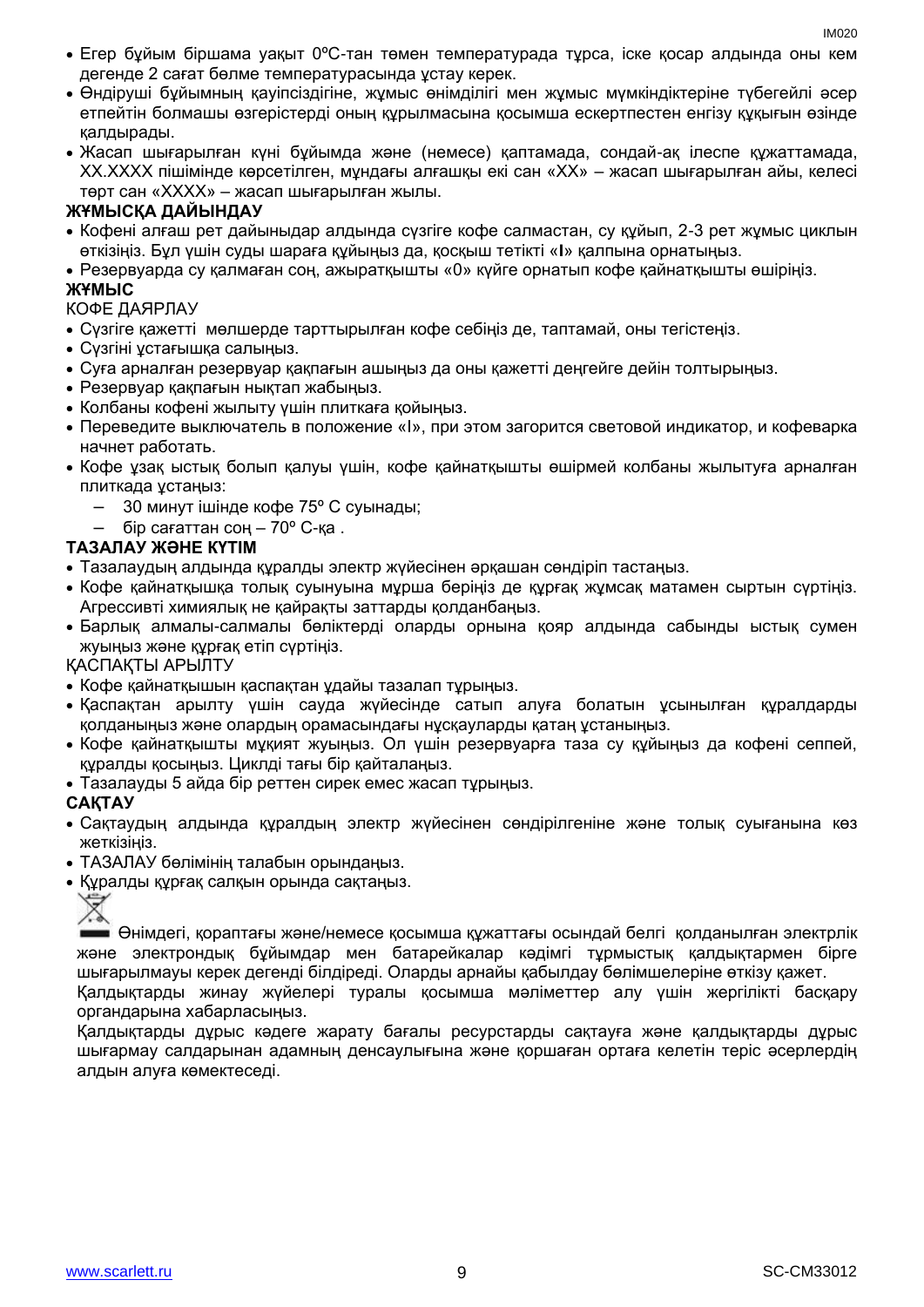## **PL INSTRUKCJA OBSŁUGI**

#### **ŚRODKI BEZPIECZEŃSTWA**

- Zalecamy uważnie przeczytać niniejszą instrukcję przed uruchomieniem urządzenia, aby uniknąć awarii podczas użytkowania.
- Przed pierwszym włączeniem należy sprawdzić, czy dane techniczne podane na wyrobie są zgodne z parametrami prądu elektrycznego.
- Niewłaściwe postępowanie może spowodować uszkodzenie wyrobu, wyrządzić szkodę materialną albo spowodować zagrożenie zdrowia użytkownika.
- Urządzenie jest przeznaczone tylko do użytku domowego. Urządzenie nie jest przeznaczone do używania w przemyśle i w handlu, a także do wykorzystania:
- w pomieszczeniach kuchennych dla pracowników w sklepach, biurach i innych pomieszczeniach produkcyjnych;
- w domach rolników;
- Zawsze odłączaj urządzenie od zasilania prądem elektrycznym, gdy nie jest ono używane.
- Nie zanurzaj urządzenia oraz przewodu sieciowego w wodzie ani żadnych innych cieczach. Jeśli tak się stało, natychmiast odłącz urządzenie od źródła zasilania i przed dalszym użyciem zwróć się w celu sprawdzenia, czy urządzenie działa sprawnie i bezpiecznie, do wykwalifikowanych specjalistów.
- W przypadku uszkodzenia przewodu zasilającego jego wymiany, aby uniknąć niebezpieczeństw, powinien dokonać producent lub upoważniony przez niego Punkt Serwisowy bądź podobny wykwalifikowany personel.
- Należy uważać, aby przewód zasilający nie dotykał ostrych krawędzi i gorących powierzchni.
- Po odłączeniu urządzenia od zasilania prądem elektrycznym ciągnij za wtyczkę, lecz nie ciągnij za przewód.
- Urządzenie musi stać na stabilnej, płaskiej i suchej powierzchni! Nie umieszczaj urządzenia na powierzchniach gorących, a także w pobliżu źródeł ciepła (np. kuchni elektrycznych), firanek ani pod półkami wiszącymi.
- Nigdy nie zostawiaj włączonego urządzenia bez nadzoru.
- Urządzenie nie jest przeznaczone do użytku przez osoby (w tym dzieci) o obniżonych możliwościach fizycznych, zmysłowych lub umysłowych albo w przypadku braku doświadczenia lub wiedzy, jeśli nie znajdują się one pod nadzorem lub nie poinstruowane przez osobę odpowiedzialną za ich bezpieczeństwo na temat korzystania z urządzenia.
- Dzieci powinny być nadzorowane w celu niedopuszczenia do bawienia się z urządzeniem.
- Nie dotykać gorących powierzchni.
- Aby uniknąć porażenia prądem i uszkodzenia urządzenia, należy używać wyłącznie akcesoriów dostarczonych wraz z urządzeniem.
- Włączaj ekspres do kawy, tylko kiedy dzbanek zainstalowany z powrotem na miejsce.
- Do parzenia kawy wlewaj tylko zimnej wodę
- Nie używaj dzbanka do innych celów i nie umieszczaj go na kuchniach gazowych i elektrycznych, jak również w piecach mikrofalowych.
- Nie należy samodzielnie naprawiać ani wymieniać żadnej części urządzenia. W przypadku wykrycia usterek należy skontaktować się z najbliższym Punktem Serwisowym.
- Jeśli urządzenie przez jakiś czas znajdowało się w temperaturze poniżej 0ºC, przed włączeniem musi być przechowywane w temperaturze pokojowej nie krócej niż w ciągu 2 godzin.
- Producent zastrzega sobie prawo, bez dodatkowego powiadomienia, do wprowadzania drobnych zmian w konstrukcji wyrobu, które zupełnie nie wpływają na jego bezpieczeństwo, sprawność ani funkcionalność.
- Data produkcji jest wskazana na wyrobie i/albo na opakowaniu, a także w dokumentacji towyrzyszącej, w formacie XX.XXXX, gdzie pierwsze dwie liczby "XX" to miesiąc produkcji, następne cztery cyfry "XXXX" to rok produkcji.

#### **PRZYGOTOWANIE DO PRACY**

- Przed pierwszym zaparzeniem kawy uruchom 2-3 cykle robocze z wodą, nie zakładając kawy do filtru. Do tego celu wlej wodę do pojemnika i ustaw przełącznik w pozycji "I".
- Po tym, jak w pojemniku zabraknie wody, wyłącz ekspres do kawy, ustawiając przełącznik w pozycji "0".
- Ekspres do kawy jest gotowy do użycia.

#### **PRACA**

PARZENIE KAWY

- Otwórz pokrywę pojemnika na wodę i napełnij go do wymaganego poziomu.
- Wsyp odpowiednią ilość kawy mielonej do filtru i nie ubijając, wyrównaj ją.